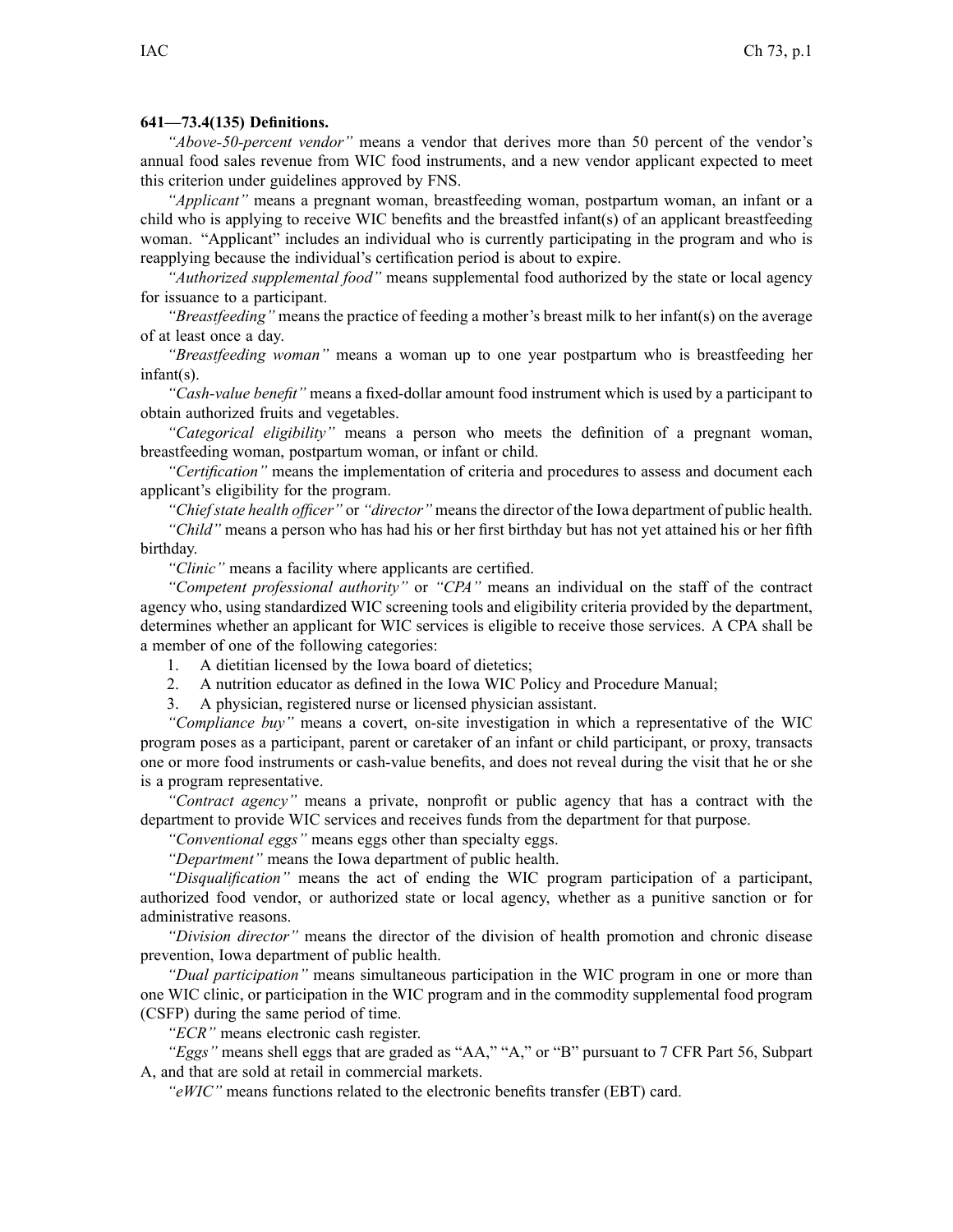*"Exempt infant formula"* means an infant formula that meets the requirements for an exemp<sup>t</sup> infant formula under Section 412(h) of the Federal Food, Drug, and Cosmetic Act (21 U.S.C. 350a(h)) and the regulations at 21 CFR Parts 106 and 107.

*"Family"* means <sup>a</sup> group of related or nonrelated individuals who are living together as one economic unit, excep<sup>t</sup> that residents of <sup>a</sup> homeless facility or an institution shall not all be considered as members of <sup>a</sup> single family.

*"Fiscal year"* means the period of 12 calendar months beginning October 1 of any calendar year and ending September 30 of the following calendar year.

*"FNS"* means the Food and Nutrition Service of the U.S. Department of Agriculture.

*"Food instrument"* means <sup>a</sup> voucher, check, coupon, electronic benefits transfer (EBT-eWIC) card or any other document used to obtain supplemental foods.

*"Health professional"* means an individual who is licensed to provide health care or social services within the individual's scope of practice.

*"Health services"* means ongoing, routine pediatric and obstetric care (such as infant and child care and prenatal and postpartum examinations) or referral for treatment.

*"Hearing officer"* means the contract agency director, health professional, community leader or impartial citizen who is designated to hear the appeal of <sup>a</sup> participant, and is not to be confused with the statutory definition of <sup>a</sup> hearing officer, which is an administrative law judge.

*"Homelessfacility"* meansthe following types of facilities which provide mealservice: <sup>a</sup> supervised publicly or privately operated shelter (including <sup>a</sup> welfare hotel or congregate shelter) designed to provide temporary living accommodations; a facility that provides a temporary residence for individuals intended to be institutionalized; or <sup>a</sup> public or private place not designed for, or normally used as, <sup>a</sup> regularsleeping accommodation for human beings.

*"Homeless participant"* means <sup>a</sup> woman, infant or child:

- 1. Who lacks <sup>a</sup> fixed and regular nighttime residence; or
- 2. Whose primary nighttime residence is:

● A supervised publicly or privately operated shelter (including <sup>a</sup> welfare hotel, <sup>a</sup> congregate shelter, or <sup>a</sup> shelter for victims of domestic violence) designated to provide temporary living accommodations;

 $\bullet$  An institution that provides <sup>a</sup> temporary residence for individuals intended to be institutionalized;

● A temporary accommodation of not more than 365 days in the residence of another individual; or

● A public or private place not designed for, or ordinarily used as, <sup>a</sup> regular sleeping accommodation for human beings.

*"Infant formula"* means <sup>a</sup> food that meets the definition of an infant formula in Section 201(z) of the Federal Food, Drug, and Cosmetic Act  $(21 \text{ U.S.C. } 321(z))$  and that meets the requirements for an infant formula under Section 412 of the Federal Food, Drug, and Cosmetic Act (21 U.S.C. 350a) and the regulations at 21 CFR Parts 106 and 107.

*"Infant"* means <sup>a</sup> person under one year of age.

*"Iowa WIC Policy and Procedure Manual"* means all of the state WIC policies and procedures that describe the manner in which the department implements and operates all aspects of program administration within its jurisdiction in accordance with 7 CFR Part 246.

*"Nutritional risk"* means:

1. Detrimental or abnormal nutritional conditions detectable by biochemical or anthropometric measurements;

- 2. Other documented nutritionally related medical conditions;
- 3. Dietary deficiencies that impair or endanger health;

4. Conditions that directly affect the nutritional health of <sup>a</sup> person, including alcoholism or drug abuse; or

5. Conditions that predispose persons to inadequate nutritional patterns or nutritionally related medical conditions, including, but not limited to, homelessness and migrancy.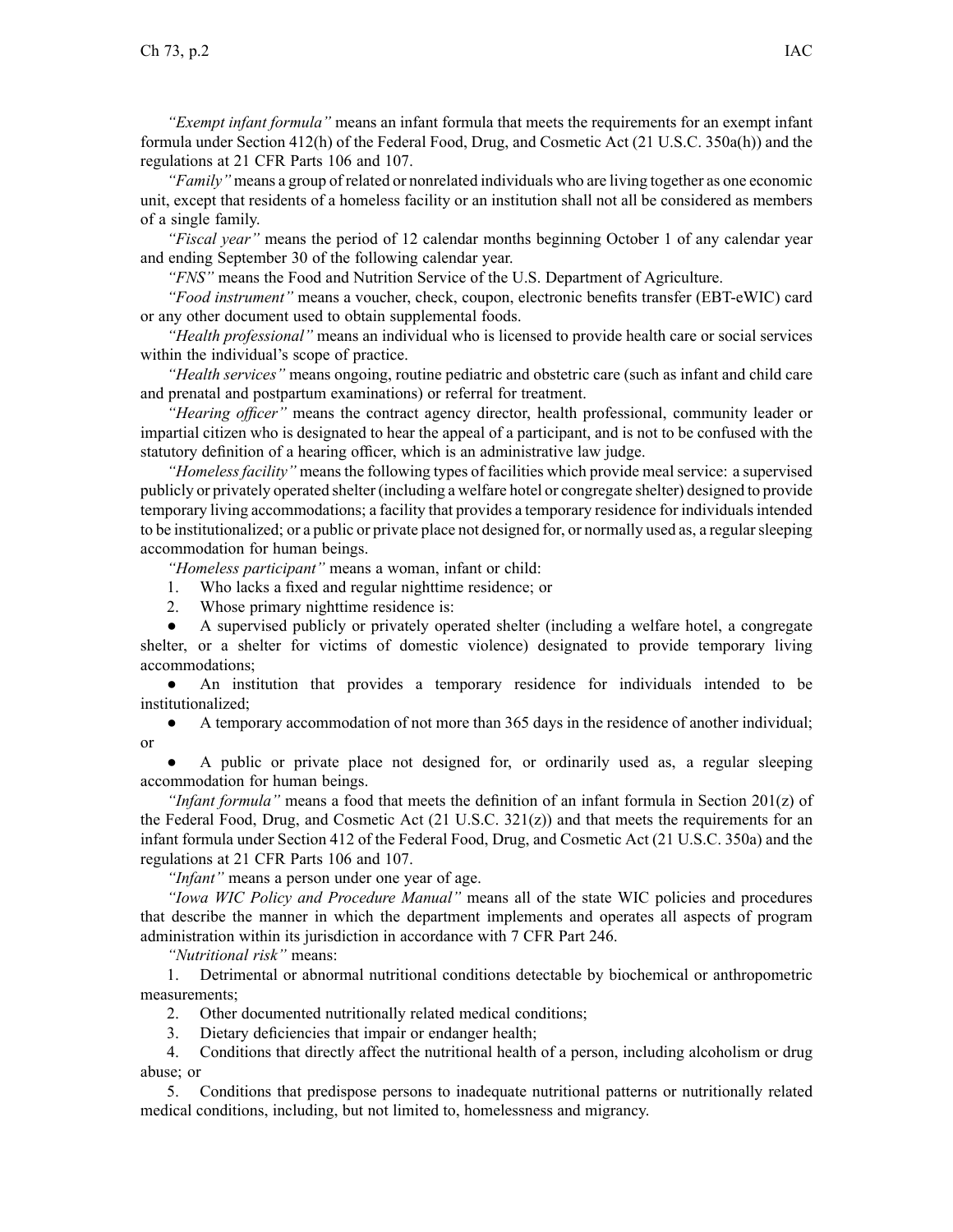*"Nutrition education"* means an individual or group education session and the provision of materials designed to improve health status, achieve positive change in dietary and physical activity habits, and emphasize relationships between nutrition, physical activity, and health, all in keeping with the personal and cultural preferences of the individual.

*"Participant"* means <sup>a</sup> pregnan<sup>t</sup> woman, breastfeeding woman, postpartum woman, infant or child who is receiving supplemental foods under the program, and the breastfed infant(s) of <sup>a</sup> participant breastfeeding woman.

*"Participant violation"* means any deliberate action of <sup>a</sup> participant, paren<sup>t</sup> or caretaker of an infant or child participant, or proxy that violates federal or state statutes, regulations, policies, or procedures governing the WIC program. Participant violations include, but are not limited to, deliberately making false or misleading statements or deliberately misrepresenting, concealing, or withholding facts to obtain benefits; selling or offering to sell WIC benefits, including cash-value vouchers, food instruments, EBT cards, or supplemental foods in person, in print, or online; exchanging or attempting to exchange WIC benefits, including cash value vouchers, food instruments, EBT cards, or supplemental foods for cash, credit, services, nonfood items, or unauthorized food items, including supplemental foods in excess of those listed on the participant's food instrument; threatening to harm or physically harming clinic, farmer, or vendor staff; and dual participation.

*"Peer group"* means <sup>a</sup> system of grouping WIC vendors according to structure; type; number of cash registers; square footage; and sales. Peer groups are used to establish statistical norms that an individual vendor may be compared against and provide the numeric baselines for the process of determining what may be fraudulent behavior.

*"PIN"* means personal identification number.

*"Postpartum woman"* means <sup>a</sup> woman up to six months after termination of pregnancy.

*"Pregnant woman"* means <sup>a</sup> woman determined to have one or more embryos or fetuses in utero.

*"Proxy"* means any person designated by <sup>a</sup> woman participant, or by <sup>a</sup> paren<sup>t</sup> or caretaker of an infant or child participant, to obtain and transact food instruments or cash-value vouchers or to obtain supplemental foods on behalf of <sup>a</sup> participant.

*"Rebate"* meansthe amount of money refunded under cost containment proceduresto the department from the manufacturer of the particular food product as the result of the purchase of the supplemental food with <sup>a</sup> voucher or other purchase instrument by <sup>a</sup> participant in the department's WIC program. Such rebates shall be payments made subsequent to the exchange of <sup>a</sup> food instrument for food.

*"Routine monitoring"* means overt, on-site monitoring during which WIC program representatives identify themselves to vendor personnel.

*"SNAP"* or *"Supplemental Nutrition Assistance Program,"* formerly known as the Food Stamp Program, means the program authorized by the Food and Nutrition Act of 2008 (7 U.S.C. 2011, et seq.), in which eligible households receive benefits that can be used to purchase food items from authorized retail vendors and farmers' markets.

*"Specialty eggs"* means eggs produced by domesticated chickens, and sold at retail in commercial markets, if the chickens producing such eggs are advertised as being housed in any of the following environments:

1. Cage-free.

2. Free-range.

3. Enriched colony cage.

*"USDA"* means the United States Department of Agriculture.

*"Vendor"* means <sup>a</sup> retail outlet that provides supplemental food to WIC program participants.

*"Vendor authorization"* means the process by which the department assesses, selects, and enters into agreements with vendors that apply or subsequently reapply to be authorized as vendors.

*"Vendor overcharge"* means intentionally charging the department more for authorized supplemental foods than is permitted under the WIC vendor agreement. It is not <sup>a</sup> vendor overcharge when <sup>a</sup> vendor submits <sup>a</sup> food instrument for redemption and the department makes <sup>a</sup> price adjustment to the food instrument.